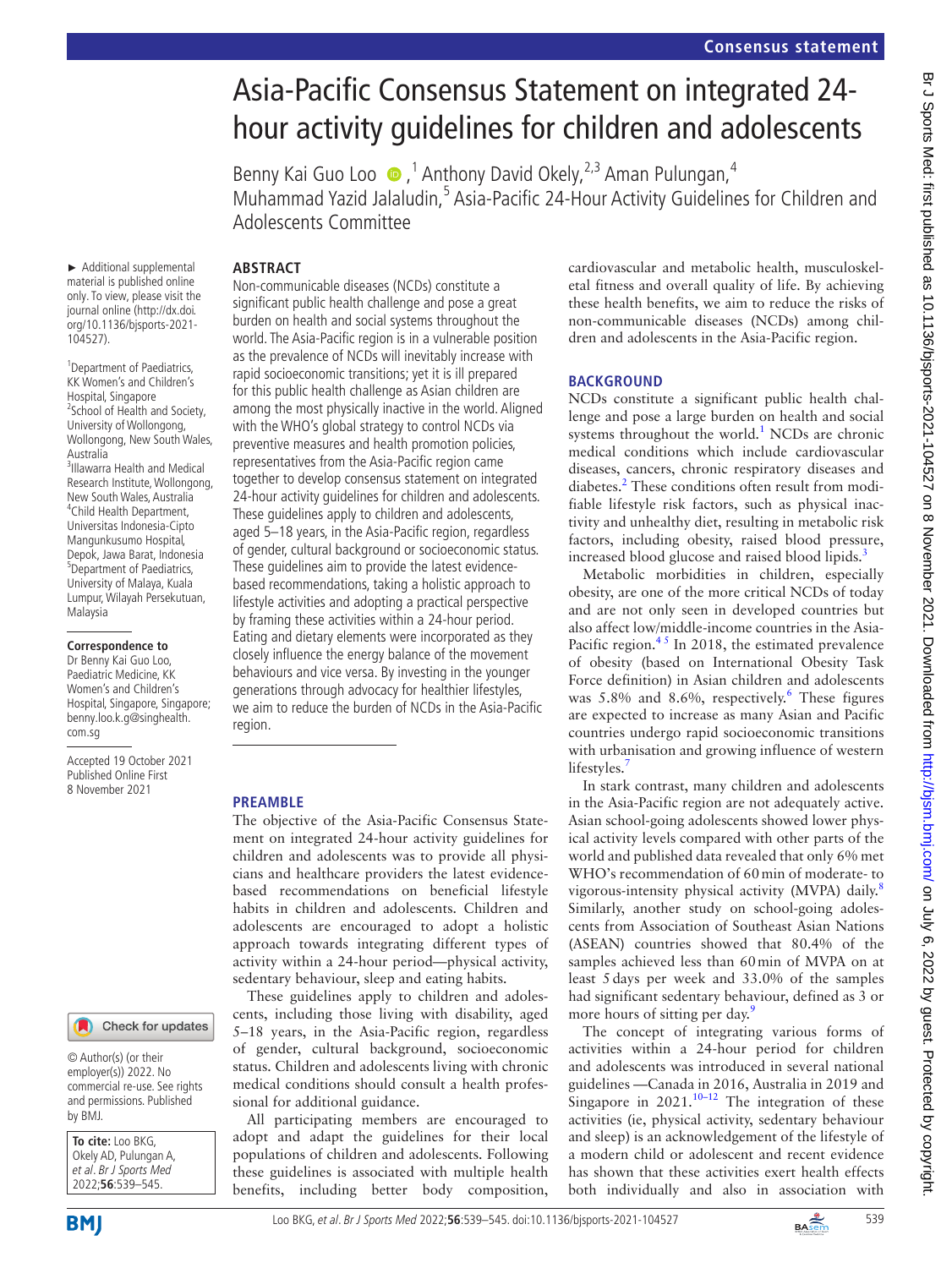#### **Consensus statement**

each other.<sup>[13](#page-5-9)</sup> As dietary patterns can affect a person's metabolic health such as obesity and cardiometabolic risk factors, we have included a statement on healthy eating habits into the guidelines.<sup>14 15</sup> Food habits, eating behaviours and movement behaviours closely influence each other in terms of energy balance.<sup>16 17</sup> For example, through increased opportunities for food and drink intake during prolonged periods of sedentary behaviour or longer wake periods (as a result of less sleep). Skipping meals such as breakfast may deprive children and adolescents of important energy requirements needed for participation in physical activity.<sup>[18](#page-5-12)</sup> Framing these activities within a 24-hour period emphasises that the whole day matters and the importance of organising these activities, especially in contemporary fast-paced societies.

As children and adolescents in the Asia-Pacific region share common risk factors for NCDs which may be dissimilar to other regions, a set of region-specific recommendations can consolidate the Asia-Pacific nations' efforts in combating NCDs through health promotion. This report outlines the process and outcomes for the development of the 'Asia-Pacific Consensus Statement on Integrated 24-Hour Activity Guidelines for Children and Adolescents'.

#### **METHODS**

#### **Literature reviews**

The evidence reviews conducted for the development of the Canadian 24-hour movement guidelines for children and youth (conducted by Poitras *et al*, Carson *et al*, Chaput *et al* and Saunders *et al*),[13 19–21](#page-5-9) the Australian 24-hour movement guidelines for children and young people (conducted by Okely *et al*),<sup>22</sup> and the Singapore integrated 24-hour activity guidelines for children and adolescents (conducted by Loo *et al*) were included in the literature review for the development of the Asia-Pacific guidelines.<sup>12</sup> We also reviewed the evidence used for international and regional eating and dietary guidelines. An update of the literature review up to November 2020 was conducted using MEDLINE and CINAHL databases. The searches included systematic reviews and cohort studies on physical activity, sedentary behaviour, sleep and the integration of these three behaviours and eating habits. Only studies published in English language were considered.

#### **Grading of evidence and recommendations**

The Grading of Recommendations Assessment, Development and Evaluation (GRADE) method was applied to rate the quality of evidence and strength of recommendations.<sup>[23](#page-5-15)</sup> The ratings from the Canadian, Australian and Singapore guidelines were also reviewed and updated. The evidence was rated as very low, low, moderate or high.<sup>[24](#page-5-16)</sup>

The GRADE-Adaptation, Adoption, De Novo Development (ADOLOPMENT) framework was employed to provide a structured and transparent methodology for healthcare decisions and recommendations.<sup>25</sup> This framework included the formulation of the public health question, review of relevant resources, assessment of the evidence and drawing conclusions for healthcare recommendations.

We structured the public health question from the perspective of healthcare providers with the aim to improve the metabolic and general health of children and adolescents in the Asia-Pacific region against the background of the increasing prevalence of metabolic morbidities in this population. The conclusions based on the judgements for all criteria in the assessments showed that they were in favour of the recommendations and the overall

evidence was at least moderately certain to support the recommendations. The full framework is included in [online supple](https://dx.doi.org/10.1136/bjsports-2021-104527)[mental annex.](https://dx.doi.org/10.1136/bjsports-2021-104527)

#### **Additional considerations**

National 24-hour integrated movement or activity guidelines were used as reference and these guidelines included the Canadian 24-hour movement guidelines for children and youth, the Australian 24-hour integrated movement guidelines for children and young people and the Singapore integrated 24-hour activity guidelines for children and adolescents.[10–12](#page-5-8)

International and national guidelines for physical activity, sedentary behaviour, sleep or eating habits were used as reference and these guidelines included, but not limited to, the WHO guidelines on physical activity and sedentary behaviour,  $26$  the American Academy of Pediatrics policy on children, adolescents and the media,<sup>27</sup> the American Academy of Sleep Medicine consensus statement on recommended amount of sleep for paediatric populations<sup>28</sup> and the WHO guidelines on sugars intake for adults and children[.29](#page-5-21)

#### **Limitations**

The limitations of the methodology include the selection of only studies published in English language. There is a small chance that some evidence published from the Asia-Pacific region in another language may have been overlooked. However, it is unlikely that these studies would be sufficient to change the wording of the statements. Another limitation of the GRADE method is the tendency to downgrade epidemiological observational evidence. The recommended durations for MVPA and sleep are based on current international guidelines and/or consensus and more evidence on the precise dose–response relationship between these behaviours and healthy outcomes is needed.

#### **Expert panel voting**

The Asia Pacific Maternal and Child Metabolic Health Conference and Integrated Platform for Research in Advancing Metabolic Health Outcomes of Women and Children International Meeting brought together clinicians, nurses and allied healthcare professionals to discuss metabolic diseases, such as obesity and diabetes, for women and children in the Asia-Pacific region. The theme for 2021 conference was the promotion of beneficial lifestyle habits for good metabolic and general health for children and adolescents in the Asia-Pacific region. Members of the Asia Pacific Pediatric Association and Federation of Asia and Oceania Perinatal Societies were invited and there were representatives from 13 Asia-Pacific countries—Australia, China, Hong Kong, India, Indonesia, Japan, Malaysia, Myanmar, Philippines, Singapore, Sri Lanka, Thailand and Vietnam.

The consensus session was conducted on 9 January 2021 through a virtual meeting platform. All representatives were eligible to vote and comment on the recommendations. For the consensus process, each recommendation was presented and read, followed by the online voting of which, there were three responses—'Agree', 'Disagree' or 'I have comments'. Each representative was given one vote per recommendation and a majority in agreement was considered when there were 70% or more votes for 'Agree'. The voting results for each recommendation was shown immediately and representatives were invited to comment on the recommendation. If there was no majority in agreement (ie, 69% or less votes for 'Agree'), the representatives would vote again on the revised recommendation. This process would be repeated until there was a majority in agreement,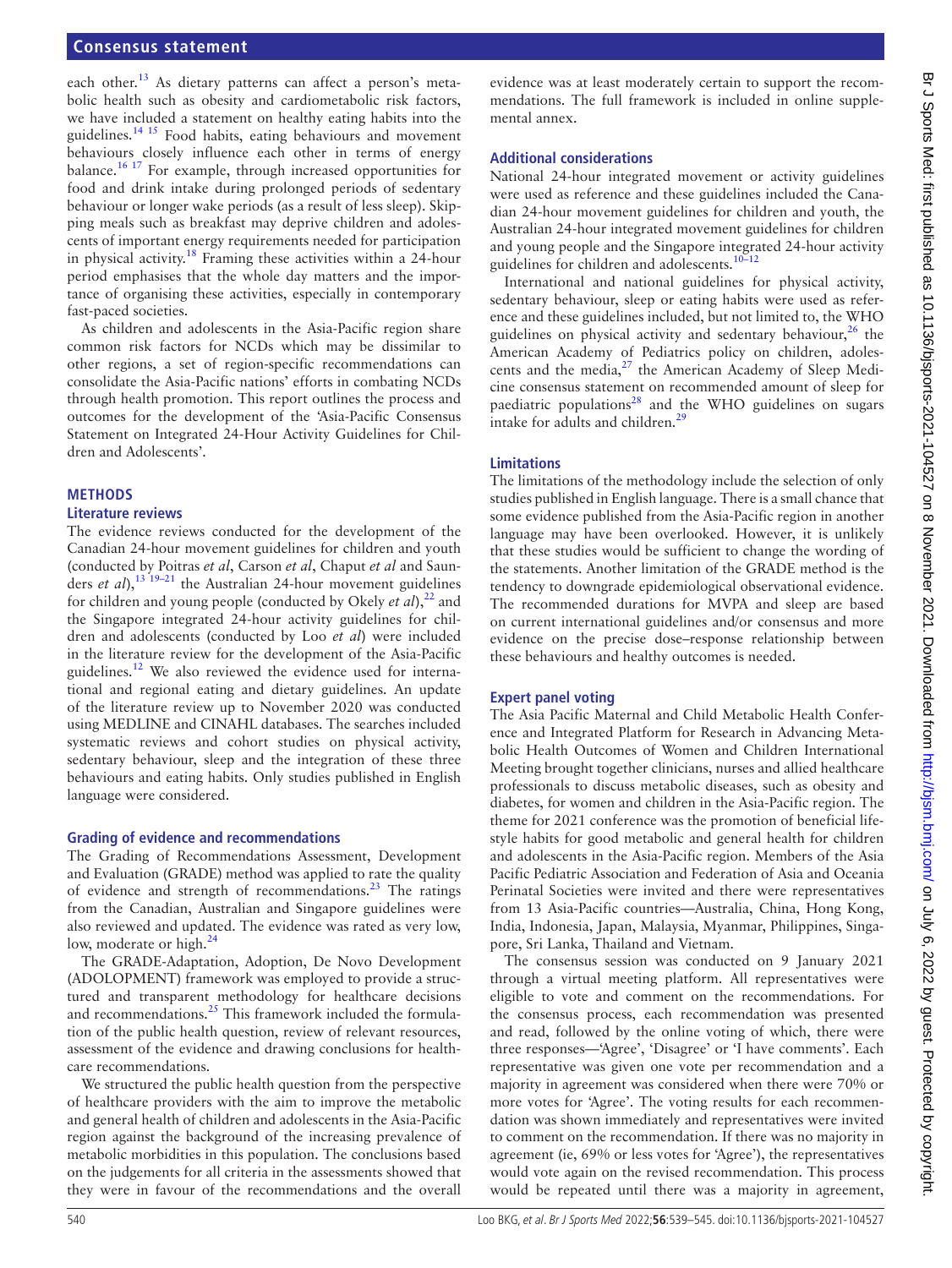before proceeding to the next recommendation. All 10 revised recommendations achieved a majority in agreement (ie, received 70% or more votes for 'Agree').

# **CONSENSUS STATEMENTS**

## **Statement 1**

Children and adolescents should integrate the recommended physical activity, sedentary behaviour, sleep and eating habits within each 24-hour period for good physical, mental and social health

#### Supporting paragraph

Physical activity is vital for children and adolescents to grow and develop healthily.<sup>[19](#page-5-22)</sup> There are multiple benefits for children and adolescents who participate in regular physical activity, such as better aerobic fitness and body composition, improved musculoskeletal and mental health, lower metabolic risks and improved social health indicators.<sup>[19 26 30 31](#page-5-22)</sup> More evidence has shown that prolonged sedentary behaviour, especially unsupervised and excessive screen time, can have detrimental impact on the child's or adolescent's health, including unfavourable effects on prosocial behaviour.<sup>32-34</sup> The quality and length of sleep also play an important role in metabolic health, as inadequate sleep is related to childhood obesity and hypertension.<sup>21 35</sup> 36 Adopting healthy eating habits and choosing nutritious foods and drinks supplies energy to support daily activities, growth and development. Eating habits and movement behaviours also closely influence each other in terms of energy balance. Therefore, the goal is to assimilate recommended amount of physical activity, limited sedentary behaviours, sufficient sleep duration and healthy eating habits to promote the best health outcomes in children and adolescents.<sup>3</sup>

## **Statement 2**

Accumulate a daily average of 60min or more of MVPA.

#### Supporting paragraph

Adequate levels of physical activity in children and adolescents have health benefits in the present and future.<sup>[19 26](#page-5-22)</sup> Some physical activity is better than none, and more activity is better than some activity. Emergent evidence suggests that higher levels of physical activity are associated with greater fitness and movement competencies[.40](#page-5-26) The intensity of activities is important with strong evidence showing that MVPAs are beneficial for developing both health and skill-related fitness and movement competencies.[19 26](#page-5-22) Vigorous-intensity activities should be included whenever possible for additional health benefits.<sup>19 26</sup> Physical activities for children and adolescents should be encouraged across different contexts—including at home, school and in the community. These activities could include active transportation (walking or cycling), household chores (washing or cleaning), recreational activities (active play or camping) and planned physical activities or sport programmes.[41 42](#page-5-27) Regular physical education lessons are a mandated part of the school curricula in many Asia-Pacific countries and, along with school-based extracurricular activities, can provide a regular opportunity for children and adolescents to participate in physical activity. Based on the WHO guidelines on physical activity and sedentary behaviour (2020), a daily average of 60min of physical activity was adopted in response to more studies reporting an average of 60min of physical activity for health benefits, as opposed to a daily minimum of 60min.<sup>26</sup> Outdoor activities also provide sunlight exposure, which is high in most Asia-Pacific countries,

to increase levels of vitamin D. Replacing sedentary activity with light, moderate or vigorous physical activity on a daily basis is encouraged.<sup>[40 43](#page-5-26)</sup>

## **Statement 3**

Engage in muscle and bone strengthening activities at least three times a week.

#### Supporting paragraph

Resistance or muscle and bone strengthening activities should be part of children's range of physical activities.<sup>26 41 42 44</sup> These activities include movements that involve the carriage of body mass to an array of activities incorporating light weights or dynamic neuromuscular type activities such as jumping, skipping or hopping.[44 45](#page-5-28) Performing these activities under proper supervision (such as in physical education and school sport) and on a regular basis (eg, twice a week) in the period of child growth and development improves markers of health, enhances physical performance, improves physical literacy (movement skills) and reduces injury risk in children and adolescents.[45–48](#page-5-29) Learning and practising correct and safe resistance training principles under proper supervision, children and adolescents can improve muscle strength without a concomitant increase in muscle size or any negative impact on physical growth and development.<sup>48</sup>

#### **Statement 4**

Engage in a variety of light-intensity physical activities as often as possible throughout the day.

#### Supporting paragraph

Light-intensity physical activities spanning from static (eg, standing) to dynamic activities (eg, slow walking) have shown health benefits.<sup>49 50</sup> In regular daily routines, choose the more active option as much as possible, as every move counts. Active play over screen time, being outdoors rather than indoors, taking the stairs instead of the lift, are some everyday examples.<sup>[51](#page-5-32)</sup> Step counts using pedometers have been used to track populationbased physical activity and also to provide a step count target to achieve the recommended amount of physical activity daily.<sup>5</sup> Taking more steps per day is protective against obesity.<sup>[52](#page-6-0)</sup>

#### **Statement 5**

Take the necessary precautions when engaging in physical activity and seek medical help if you feel any discomfort.

#### Supporting paragraph

In order to sustain long-term participation in physical activity and sports, injuries must be minimised. $53$  Hence safety is a key consideration in any physical activity and in organised sports. Warm-ups should be performed before being active. One should also perform cool-down stretching post activity. Proper hydration must be maintained. $54$  Footwear and equipment must be appropriate for the physical activity or sport. $54$  Take precautions when being active in hot and humid conditions, such as regular breaks to drink water. Whenever possible, avoid high temperatures and extremely humid outdoor conditions. One should be active in hazard-free areas and avoid uneven surfaces. In addition, one should apply protection against the sun and insects when physically active outdoors.<sup>55 56</sup> The rules of the game must be fully understood and adhered to. There should be proper conditioning in the aspects of fitness, flexibility and strength. $5457$ Proper form, technique and skills relevant to the game should be adopted.<sup>[54](#page-6-2)</sup> Avoid focusing and specialising in a single sport at a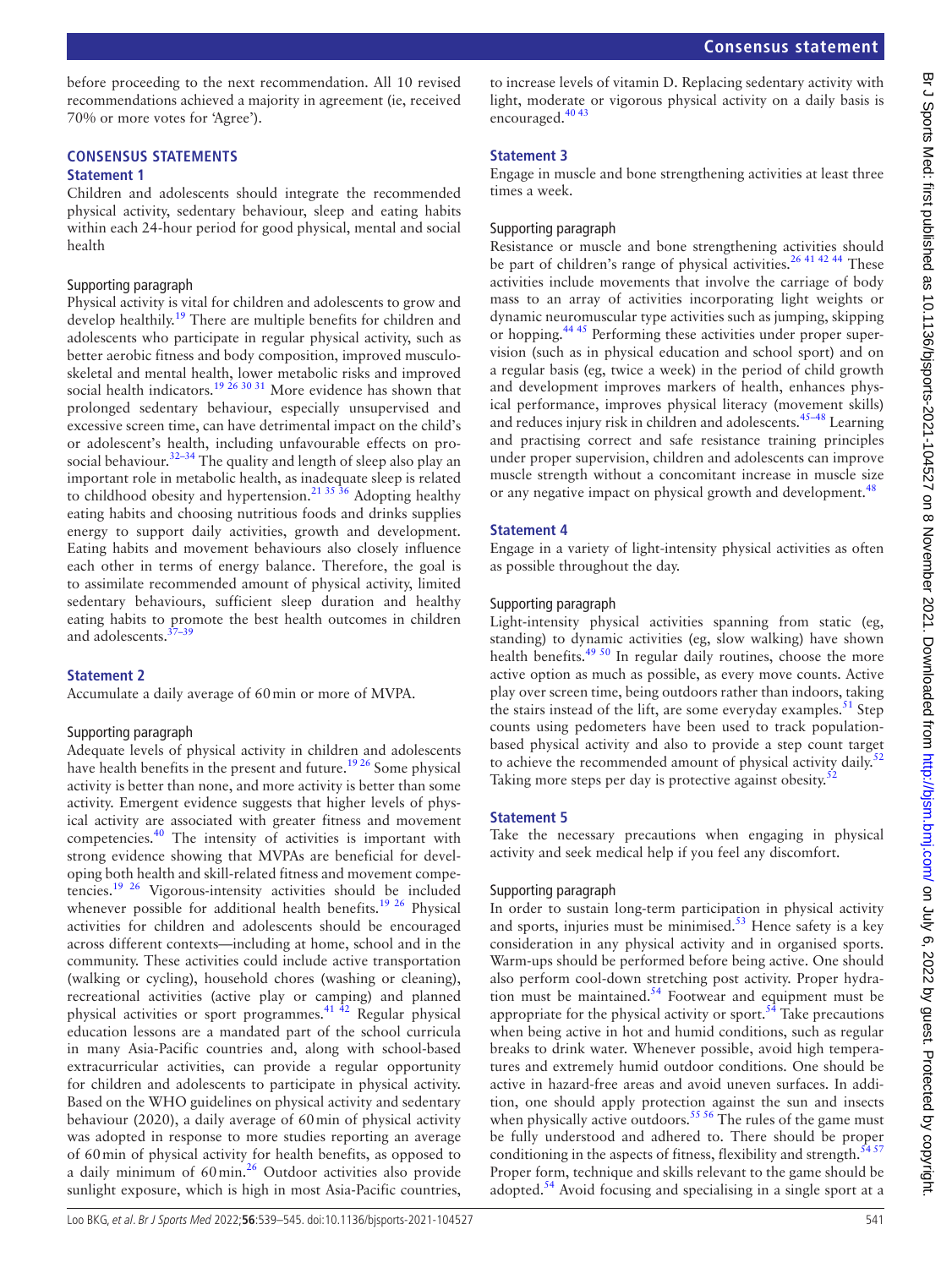young age by participating in a variety of sports throughout the year.

Those with pre-existing medical conditions may need to consult a physician before participating in sports or physical activity[.56](#page-6-5) Strenuous physical activities should be avoided when feeling unwell.<sup>55 56</sup> Seek medical attention if one experiences persistent dizziness, palpitations, chest discomfort or breathless-ness during or after physical activity.<sup>[59](#page-6-6)</sup>

#### **Statement 6**

Sedentary recreational screen time should be limited to 2hours or less per day.

#### Supporting paragraph

Examples of recreational screen time activities include television viewing, electronic device use (eg, computer, tablet and phone) and playing physically inactive video games.<sup>[27 60](#page-5-19)</sup> Like all tools, screen time can be both a friend and foe, and one should always be mindful how to reap benefits and minimise harm from these devices. They should be embraced for educational purposes and used for appropriate amounts of rest and relaxation. Excessive sedentary recreational screen time has shown to be associated with a variety of health harms, both physical and psychoemotional, such as adiposity, depressive symptoms and quality of life.<sup>[33 60 61](#page-5-33)</sup> It also increases unhealthy dietary behaviours, which are significant risk factors for overall poor health. $61 62$  Providers should address this behaviour by examining the child's or adolescent's pattern of sedentary recreational time and then suggest parenting strategies on how to limit its use.[27 33 63 64](#page-5-19) Parents' behaviours are also important influencing factors.<sup>62</sup>

## **Statement 7**

Take regular movement breaks when there is prolonged sitting or inactivity.

## Supporting paragraph

The 2020 WHO guidelines on physical activity and sedentary behaviour acknowledged that sedentary behaviour among children and adolescents bore detrimental effects on their fitness, adiposity and behaviour or sleep. $65$  There will be times when children are required to remained seated for prolonged periods, such as for educational activities, during long-distance journeys or some cultural and social recreational activities. During the COVID-19 pandemic, additional screen-time during lessons and social interactions added to sedentary behaviours among children and adolescents.<sup>66</sup> Thus, while sedentary time cannot be completely eliminated, the inclusion of regular breaks to encourage frequent movement or physical activity, is imperative. In addition to contributing to a child's cumulative physical activity levels, $67$  it is also beneficial for their mental and social health,<sup>30</sup> and activity breaks have been found to aid concentra-tion during school lessons.<sup>[68](#page-6-12)</sup> Although the breaks need not be very long, having a few minutes of regular movement for every 30–60min of sedentary time, together with active physical play during break times should help reduce the negative impact of prolonged inactivity.<sup>[69](#page-6-13)</sup> Indeed, encouraging play, rather than additional screen time during recreational time, is an important contributor to overall movement.

## **Statement 8**

Have daily sleep of 9–11hours (for 5–13years old) and 8–10hours (for 14–18years old).

# Supporting paragraph

Sleep is an integral element of mental and physical health, but children in many Asian countries go to bed too late and accu-mulate too little night-time sleep.<sup>[70 71](#page-6-14)</sup> According to the current evidence, adequate sleep duration is associated with better outcomes, including academic achievement, emotional regulation, well-being and mental health, while insufficient sleep increases the risk of accidents and injuries, obesity, diabetes, hypertension and depression.<sup>21</sup> <sup>28</sup> 36<sup> $72$ </sup> To promote optimal health, children aged 5–13years should sleep 9–11hours and adolescents aged 14–18years should sleep 8–10hours regularly in each 24-hour period.<sup>2873</sup> While some children may take naps in the day to accumulate the recommended duration of sleep, we would encourage achieving these recommendations through night-time sleep.

# **Statement 9**

Take the recommended amounts of foods and drinks that are balanced and nutritious to support growth and daily activities.

## Supporting paragraph

Nutrition recommendations for children should be specific to the population of interest, with the natural progression of increasing portions with age.<sup>[74](#page-6-15)</sup> As the dietary choices of the individual and their families can be shaped by both social and ecological environments,  $74-76$  the knowledge of child-specific dietary guidelines alone is insufficient in effecting behavioural change.[74](#page-6-15) Deliberate selection of food and drinks, in appropriate quantity for the respective age, is integral to achieving a healthy eating habit so as to support the child's or adolescent's growth, development and activity.

Appropriate meal portions can be planned through incorporating key food groups on a plate, where half the plate comprises vegetables and fruits, a quarter being brown rice and grains, and a quarter being protein-rich food.<sup>7778</sup> A diverse range of foods from all food groups are required to fulfil nutrient requirements.[76 78–80](#page-6-17) Nutritionally balanced foods and drinks consist of items from major food groups (eg, whole grains; lean meats, poultry, seafood; vegetables, fruits, legumes) and choosing options with low saturated fat (eg, low-fat dairy products, foods prepared with limited solid fat and foods free of saturated and trans fats).<sup>79 81-83</sup> To reduce the risk of adiposity and dental caries in children, the amount of added sugars in products that naturally contain sugars (eg, honey, fruit juices and concentrates) and in sugar-sweetened beverages should be limited to 10% or less of total energy intake.  $82-86$  In consideration of further limiting free sugars to less than 5% of total energy intake per day as an extended recommendation by  $WHO$ ,<sup>85</sup> alternative recommendations of limiting free sugars to not more than six teaspoons per day (approximately 25 g per day) have also been suggested.<sup>8687</sup>

Parents can set good examples during meal times and exert positive influence on the quality of their children's diet by having regular family eating habits.<sup>75 76</sup> 82 While there is a positive relationship between frequency of family meals and the consumption of nutrient-rich foods among children and adolescents, nutritional benefits may be negated depending on the type of foods provided by parents. Covert control of healthier food and drinks made available to children, coupled with an authoritative style of parenting, is associated with an improvement in eating behaviour and lower risk of obesity.<sup>75</sup> Furthermore, having a nutritious breakfast daily is strongly recommended as it has beneficial health benefits, such as a healthier body weight and better diet quality.<sup>76 80 82</sup> A nutritious breakfast includes foods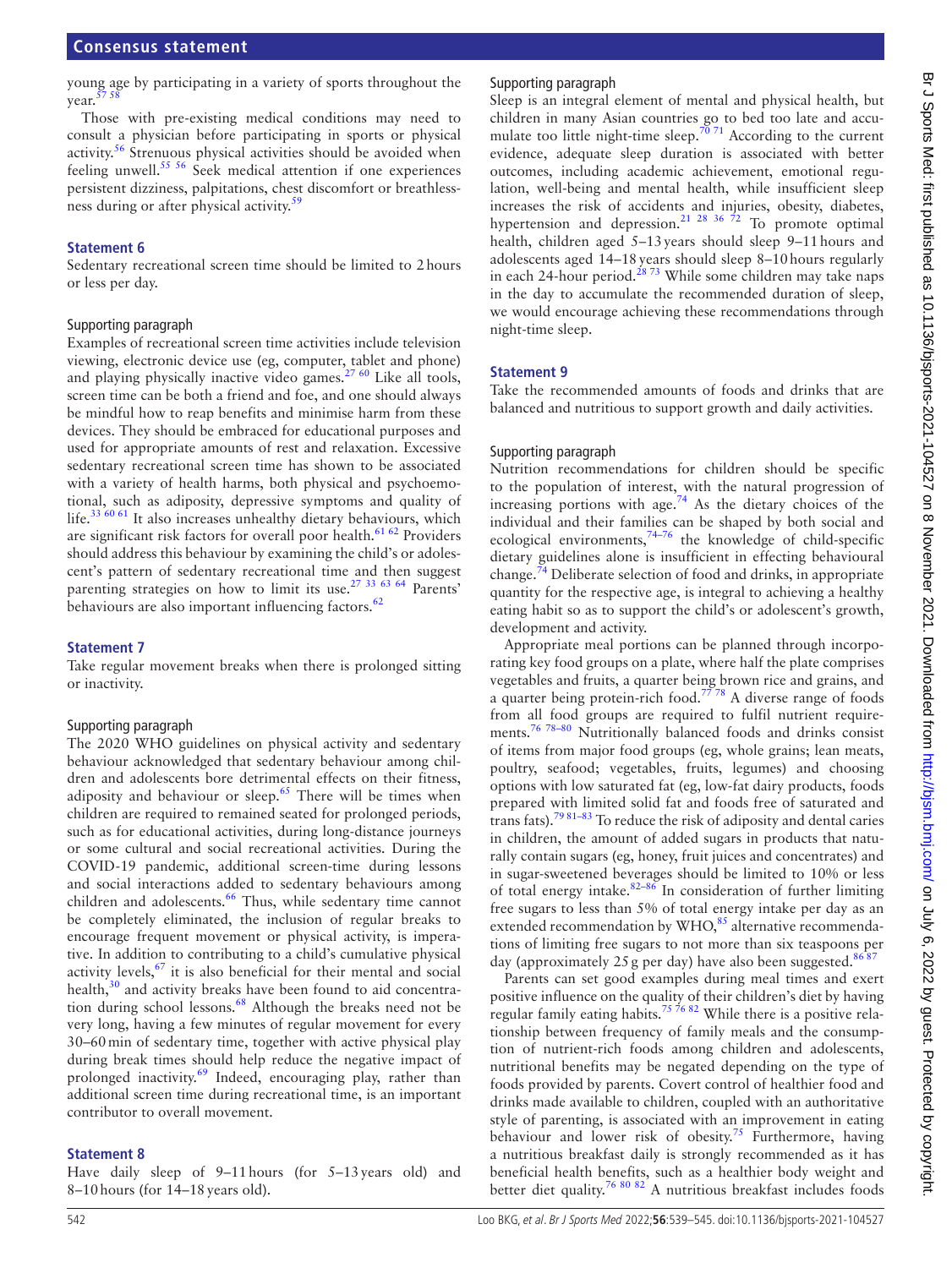from the major food groups with no added sugars (eg, whole grain bread with boiled eggs and milk, rolled oats with fresh fruit and yoghurt).<sup>76</sup> We encourage all readers to refer to local dietary guidelines for suggestions on sample meal plans for respective age groups.

#### **Statement 10**

Work towards meeting all the recommendations for physical activity, sedentary behaviour, sleep and eating habits for optimal health and development

#### Supporting paragraph

In order to achieve an overall improvement of health indicators in physical, mental and social health, it is imperative that more of the recommendations on physical activity, sedentary and sleep behaviours are met.<sup>88 89</sup> Sedentary behaviour, unhealthy diet, lack of physical activity and sleep are modifiable risk factors associated with metabolic disease such as obesity, hypertension, raised lipids and raised glucose, which are associated with NCD. For the best health outcomes, children and adolescents should strive to meet all the recommendations.<sup>13 90-92</sup>

All the recommendations are of comparable importance; attaining the same number of recommendations in any combinations (eg, high physical activity and low sedentary behaviour, high physical activity and adequate sleep, or low sedentary behaviour and adequate sleep) can deliver comparable health outcomes in terms of cardiometabolic health and adiposity[.13 88 93 94](#page-5-9)

Cultivating healthy lifestyle behaviours in children and adolescents in the Asia-Pacific involves, but is not limited to, creating a cultural change in society through provision of architectural support and improvement of health education literacy in the community. Fundamental to this is the family unit where parents and guardians hold authoritative roles. Parents and guardians are well suited to guide and encourage their children towards gradually implementing the recommendations into their lifestyle with an eventual goal of meeting all the recommendations, which will greatly reduce the burden of NCDs in adulthood. Healthy habits inculcated in childhood lay a sound foundation to a healthy adult.

## **CONCLUSION**

The Asia-Pacific region is in a vulnerable position as the prevalence of NCDs will inevitably rise with the rapid socioeconomic transitions, yet it is ill prepared for this public health challenge as Asian children are among the least physically active when compared with the rest of the world. These guidelines provide the latest evidence-based recommendations towards a holistic approach for beneficial lifestyle activities and adopt a practical perspective by framing these activities within a 24-hour period. Furthermore, eating and dietary elements were included to complete the energy cycle. By investing in the younger generations through the advocacy for a healthier lifestyle, we aim to reduce the burden of NCDs on the health and social systems in this region. Aligned with the WHO's global strategy to control NCDs, prevention through health promotion is the most feasible approach.

## **SUMMARY**

#### **Statement 1**

Children and adolescents should integrate the recommended physical activity, sedentary behaviour, sleep and eating habits within each 24-hour period for good physical, mental and social health

# **Statement 2**

Accumulate a daily average of 60min or more of MVPA.

## **Statement 3**

Engage in muscle and bone strengthening activities at least three times a week.

# **Statement 4**

Engage in a variety of light-intensity physical activities as often as possible throughout the day.

## **Statement 5**

Take the necessary precautions when engaging in physical activity and seek medical help if you feel any discomfort.

## **Statement 6**

Sedentary recreational screen time should be limited to 2hours or less per day.

# **Statement 7**

Take regular movement breaks when there is prolonged sitting or inactivity.

# **Statement 8**

Have daily sleep of 9–11hours (for 5–13years old) and 8–10hours (for 14–18years old).

# **Statement 9**

Take the recommended amounts of foods and drinks that are balanced and nutritious to support growth and daily activities.

## **Statement 10**

Work towards meeting all the recommendations for physical activity, sedentary behaviour, sleep and eating habits for optimal health and development.

**Collaborators** The members of the consensus working group are: Australia - Senior Prof Anthony OKELY, University of Wollongong, New South Wales; China - Prof Feihong LUO, Children's Hospital, Fudan University, Shanghai; Germany – Assoc Prof Falk MÜLLER-RIEMENSCHNEIDER, Berlin Institute of Health, Berlin; Hong Kong -Assoc Prof Betty Wain Man BUT, Queen Elizabeth Hospital; India - Prof M.C.K. NAIR, Kerala University of Health Sciences, Kerala; Indonesia - Dr Aman Bakhti PULUNGAN, Indonesian Pediatric Society, Jakarta; Japan - Prof Ichiro MORIOKA, Nihon University, Tokyo; Assoc Prof Nobuhiko NAGANO, Nihon University, Tokyo; Malaysia - Assoc Prof Azriyanti ANUAR ZAINI, University of Malaya, Kuala Lumpur; Dr Thiyagar NADARAJAW, Hospital Sultanah Bahiyah, Kedah; Prof Muhammad Yazid JALALUDIN, University of Malaya, Kuala Lumpur; Myanmar - Dr Mya Sandar THEIN, Yangon Children Hospital, Yangon; Philippines - Dr Divina Cristy REDONDO-SAMIN, Premier Medical Center, Neuva Ecija; Singapore – Dr Benny Kai Guo LOO, KK Women's and Children's Hospital; Prof Kok Hian TAN, KK Women's and Children's Hospital; Assoc Prof Benedict TAN, Changi General Hospital; Prof Michael Yong Hwa CHIA, Nanyang Technological University; Dr Dinesh SIRISENA, Khoo Teck Puat Hospital; Mr Micheal LIM, KK Women's and Children's Hospital; Ms Ethel Jie Kai LIM, KK Women's and Children's Hospital; Dr Mohammad Ashik ZAINUDDIN, KK Women's and Children's Hospital; Dr Poh Chong CHAN, National University Hospital; Assoc Prof Ngiap Chuan TAN, SingHealth Polyclinics; Dr Ratnaporn SIRIAMORNSARP, SingHealth Polyclinics; Dr Jean Yin OH, KK Women's and Children's Hospital; Dr Oon Hoe TEOH, KK Women's and Children's Hospital; Dr Teresa TAN, National University Hospital; Prof Victor Samuel RAJADURAI, KK Women's and Children's Hospital; Dr Terry Chin Chye TEO, KK Women's and Children's Hospital; Dr Phaik Ling QUAH, KK Women's and Children's Hospital; Dr Natarajan PADMAPRIYA, National University of Singapore; Sri Lanka - Prof Sachith METTANANADA, University of Kelaniya, Kelaniya; Thailand - Dr Areekul AMORNSRIWATANAKUL, Mahidol University, Bangkok; Assoc Prof Pongsak NOIPAYAK, Navamindradhiraj University, Bangkok; Vietnam - Dr Manh Nhi HUYNH, Hospital for Traumatology and Orthopedics, Ho Chi Minh; Dr Thuy Song Ha NGUYEN, University of Medicine Pham Ngoc Thach, Ho Chi Minh.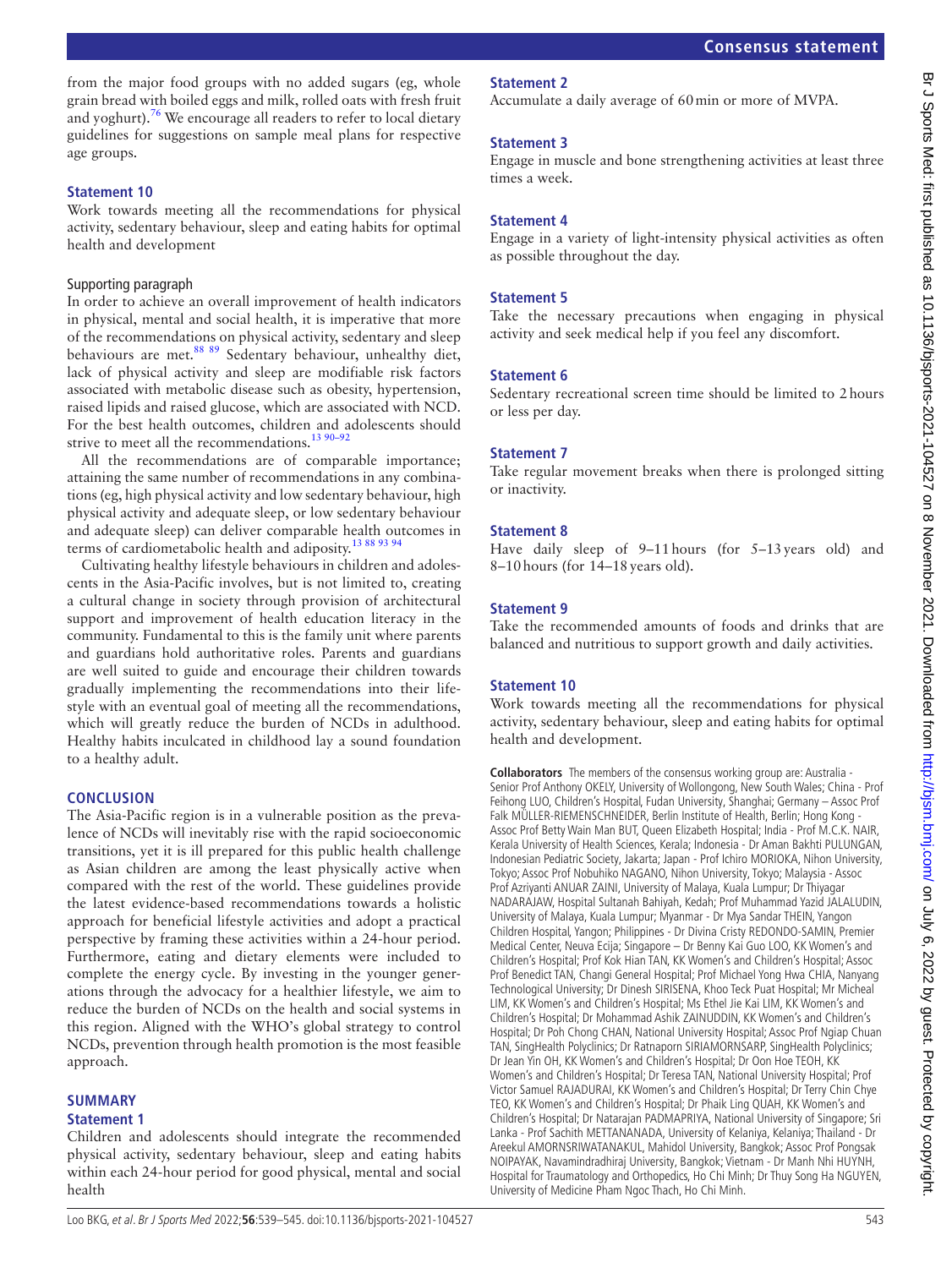# **Consensus statement**

**Contributors** All authors are part of the consensus workgroup and contributed to the consensus statement. The manuscript was drafted by BKGL and reviewed by all coauthors. All authors approved the final manuscript.

**Funding** Integrated platform for research in advancing metabolic health outcomes of women and children (NMRC/CG/C008A/2017\_KKH).

**Competing interests** None declared.

**Patient consent for publication** Not applicable.

**Provenance and peer review** Not commissioned; externally peer reviewed.

**Supplemental material** This content has been supplied by the author(s). It has not been vetted by BMJ Publishing Group Limited (BMJ) and may not have been peer-reviewed. Any opinions or recommendations discussed are solely those of the author(s) and are not endorsed by BMJ. BMJ disclaims all liability and responsibility arising from any reliance placed on the content. Where the content includes any translated material, BMJ does not warrant the accuracy and reliability of the translations (including but not limited to local regulations, clinical guidelines, terminology, drug names and drug dosages), and is not responsible for any error and/or omissions arising from translation and adaptation or otherwise.

#### **ORCID iD**

Benny Kai Guo Loo<http://orcid.org/0000-0001-6385-8520>

#### **REFERENCES**

- <span id="page-5-0"></span>1 Alwan A. Global status report on noncommunicable diseases 2010. World Health Organization, 2011.
- <span id="page-5-1"></span>2 Alwan A, Maclean DR, Riley LM, et al. Monitoring and surveillance of chronic noncommunicable diseases: progress and capacity in high-burden countries. [Lancet](http://dx.doi.org/10.1016/S0140-6736(10)61853-3) 2010;376:1861–8.
- <span id="page-5-2"></span>3 World Health Organization. Global action plan for the prevention and control of noncommunicable diseases 2013-2020. World Health Organization, 2013.
- <span id="page-5-3"></span>4 World Health Organization. The Asia-Pacific perspective: redefining obesity and its treatment. 2001.
- 5 Khoo S, Morris T. Physical activity and obesity research in the Asia-Pacific: a review. [Asia Pac J Public Health](http://dx.doi.org/10.1177/1010539512446368) 2012;24:435–49.
- <span id="page-5-4"></span>6 Mazidi M, Banach M, Kengne AP, et al. Prevalence of childhood and adolescent overweight and obesity in Asian countries: a systematic review and meta-analysis. [Arch Med Sci](http://dx.doi.org/10.5114/aoms.2018.79001) 2018;14:1185.
- <span id="page-5-5"></span>7 Wang Y, Lobstein T. Worldwide trends in childhood overweight and obesity. Int J [Pediatr Obes](http://dx.doi.org/10.1080/17477160600586747) 2006;1:11–25.
- <span id="page-5-6"></span>8 Müller AM, Khoo S, Lambert R. Review of physical activity prevalence of Asian school-age children and adolescents. [Asia Pac J Public Health](http://dx.doi.org/10.1177/1010539513481494) 2013;25:227-38.
- <span id="page-5-7"></span>9 Peltzer K, Pengpid S. Leisure time physical inactivity and sedentary behaviour and lifestyle correlates among students aged 13-15 in the association of Southeast Asian nations (ASEAN) member states, 2007-2013. [Int J Environ Res Public Health](http://dx.doi.org/10.3390/ijerph13020217) 2016;13:217.
- <span id="page-5-8"></span>10 Tremblay MS, Carson V, Chaput J-P, et al. Canadian 24-hour movement guidelines for children and youth: an integration of physical activity, sedentary behaviour, and sleep. [Appl Physiol Nutr Metab](http://dx.doi.org/10.1139/apnm-2016-0151) 2016;41:S311–27.
- 11 Australian Government Department of Health. Australian 24-hour movement guidelines for children and young people (5-17 years): an integration of physical activity, sedentary behavior, and sleep—research report. Available: [https://www1.](https://www1.health.gov.au/internet/main/publishing.nsf/Content/ti-5-17years) [health.gov.au/internet/main/publishing.nsf/Content/ti-5-17years](https://www1.health.gov.au/internet/main/publishing.nsf/Content/ti-5-17years) [Accessed Nov 2020].
- <span id="page-5-14"></span>12 Loo BKG, Tan B, Chia MYH. Singapore Integrated 24-hour Activity Guidelines for Children and Adolescents Study Group. The Singapore integrated 24-hour activity guidelines for children & adolescents. College of Paediatrics & Child Health Singapore. Singapore Journal of Obstetrics & Gynaecology 2021;52:18–28.
- <span id="page-5-9"></span>13 Saunders TJ, Gray CE, Poitras VJ, et al. Combinations of physical activity, sedentary behaviour and sleep: relationships with health indicators in school-aged children and youth. [Appl Physiol Nutr Metab](http://dx.doi.org/10.1139/apnm-2015-0626) 2016;41:S283–93.
- <span id="page-5-10"></span>14 Rocha NP, Milagres LC, Longo GZ, et al. Association between dietary pattern and cardiometabolic risk in children and adolescents: a systematic review. *[J Pediatr](http://dx.doi.org/10.1016/j.jped.2017.01.002)* 2017;93:214–22.
- 15 Mu M, Xu L-F, Hu D, Min MU, Li-Fa XU, Dong HU, et al. Dietary patterns and overweight/obesity: a review article. [Iran J Public Health](http://www.ncbi.nlm.nih.gov/pubmed/28845396) 2017;46:869.
- <span id="page-5-11"></span>16 Lissner L, Heitmann BL. Dietary fat and obesity: evidence from epidemiology. Eur J [Clin Nutr](http://www.ncbi.nlm.nih.gov/pubmed/7743988) 1995;49:79–90.
- 17 Astrup A, Buemann B, Western P, et al. Obesity as an adaptation to a high-fat diet: evidence from a cross-sectional study. [Am J Clin Nutr](http://dx.doi.org/10.1093/ajcn/59.2.350) 1994;59:350-5.
- <span id="page-5-12"></span>18 Tee ES, Nurliyana AR, Norimah AK, Karim NA, et al. Breakfast consumption among Malaysian primary and secondary school children and relationship with body weight status - Findings from the MyBreakfast Study. [Asia Pac J Clin Nutr](http://dx.doi.org/10.6133/apjcn.062017.12) 2018;27:421-32.
- <span id="page-5-22"></span>19 Poitras VJ, Gray CE, Borghese MM, et al. Systematic review of the relationships between objectively measured physical activity and health indicators in school-aged children and youth. [Appl Physiol Nutr Metab](http://dx.doi.org/10.1139/apnm-2015-0663) 2016;41:S197-239.
- 20 Carson V, Hunter S, Kuzik N, et al. Systematic review of sedentary behaviour and health indicators in school-aged children and youth: an update. Appl Physiol Nutr [Metab](http://dx.doi.org/10.1139/apnm-2015-0630) 2016;41:S240–65.
- <span id="page-5-24"></span>21 Chaput J-P, Gray CE, Poitras VJ, et al. Systematic review of the relationships between sleep duration and health indicators in school-aged children and youth. Appl Physiol [Nutr Metab](http://dx.doi.org/10.1139/apnm-2015-0627) 2016;41:S266–82.
- <span id="page-5-13"></span>22 Okely AD, Salmon J, Vella S. A systematic review to update the Australian physical activity guidelines for children and young people.
- <span id="page-5-15"></span>23 Guyatt GH, Oxman AD, Vist GE, et al. Grade: an emerging consensus on rating quality of evidence and strength of recommendations. [BMJ](http://dx.doi.org/10.1136/bmj.39489.470347.AD) 2008;336:924–6.
- <span id="page-5-16"></span>24 Balshem H, Helfand M, Schünemann HJ, et al. Grade guidelines: 3. rating the quality of evidence. [J Clin Epidemiol](http://dx.doi.org/10.1016/j.jclinepi.2010.07.015) 2011;64:401-6.
- <span id="page-5-17"></span>25 Schünemann HJ, Wiercioch W, Brozek J, et al. Grade evidence to decision (ETD) frameworks for adoption, adaptation, and de novo development of trustworthy recommendations: GRADE-ADOLOPMENT. [J Clin Epidemiol](http://dx.doi.org/10.1016/j.jclinepi.2016.09.009) 2017;81:101–10.
- <span id="page-5-18"></span>26 World Health Organization. Who guidelines on physical activity and sedentary behaviour. Geneva World Health Organization; 2020.
- <span id="page-5-19"></span>27 Council on Communications and Media. Children, adolescents, and the media. [Pediatrics](http://dx.doi.org/10.1542/peds.2013-2656) 2013;132:958–61.
- <span id="page-5-20"></span>28 Paruthi S, Brooks LJ, D'Ambrosio C, et al. Recommended amount of sleep for pediatric populations: a consensus statement of the American Academy of sleep medicine. [J](http://dx.doi.org/10.5664/jcsm.5866)  [Clin Sleep Med](http://dx.doi.org/10.5664/jcsm.5866) 2016;12:785–6.
- <span id="page-5-21"></span>29 World Health Organization. Guideline: sugars intake for adults and children. World Health organization, 2015.
- <span id="page-5-34"></span>30 Janssen I, Leblanc AG. Systematic review of the health benefits of physical activity and fitness in school-aged children and youth. [Int J Behav Nutr Phys Act](http://dx.doi.org/10.1186/1479-5868-7-40) 2010;7:1-6.
- 31 Strong WB, Malina RM, Blimkie CJR, et al. Evidence based physical activity for schoolage youth. *[J Pediatr](http://dx.doi.org/10.1016/j.jpeds.2005.01.055)* 2005:146:732-7.
- <span id="page-5-23"></span>32 Carson V, Janssen I, Volume JI. Volume, patterns, and types of sedentary behavior and cardio-metabolic health in children and adolescents: a cross-sectional study. [BMC](http://dx.doi.org/10.1186/1471-2458-11-274)  [Public Health](http://dx.doi.org/10.1186/1471-2458-11-274) 2011;11:11(1):1–0.
- <span id="page-5-33"></span>33 Tremblay MS, LeBlanc AG, Janssen I, et al. Canadian sedentary behaviour guidelines for children and youth. [Appl Physiol Nutr Metab](http://dx.doi.org/10.1139/H11-012) 2011;36:59-64.
- 34 Veitch J, van Stralen MM, Chinapaw MJM, et al. The neighborhood social environment and body mass index among youth: a mediation analysis. [Int J Behav Nutr Phys Act](http://dx.doi.org/10.1186/1479-5868-9-31)  $2012.9.1 - 9$
- 35 Fatima Y, Doi SAR, Mamun AA. Longitudinal impact of sleep on overweight and obesity in children and adolescents: a systematic review and bias-adjusted metaanalysis. [Obes Rev](http://dx.doi.org/10.1111/obr.12245) 2015;16:137–49.
- 36 Sparano S, Lauria F, Ahrens W, et al. Sleep duration and blood pressure in children: analysis of the pan-European IDEFICS cohort. [J Clin Hypertens](http://dx.doi.org/10.1111/jch.13520) 2019;21:572-8.
- <span id="page-5-25"></span>37 Vaivada T, Gaffey MF, Bhutta ZA. Promoting early child development with interventions in health and nutrition: a systematic review. [Pediatrics](http://dx.doi.org/10.1542/peds.2016-4308) 2017;140.
- 38 Petrie HJ, Stover EA, Horswill CA. Nutritional concerns for the child and adolescent competitor. [Nutrition](http://dx.doi.org/10.1016/j.nut.2004.04.002) 2004;20:620–31.
- 39 Chaput J-P, Carson V, Gray CE, et al. Importance of all movement behaviors in a 24 hour period for overall health. [Int J Environ Res Public Health](http://dx.doi.org/10.3390/ijerph111212575) 2014;11:12575-81.
- <span id="page-5-26"></span>40 Kidokoro T, Suzuki K, Naito H, et al. Moderate-to-vigorous physical activity attenuates the detrimental effects of television viewing on the cardiorespiratory fitness in Asian adolescents: the Asia-fit study. BMC Public Health 2019;19:1–8.
- <span id="page-5-27"></span>41 Chen P, Wang D, Shen H, et al. Physical activity and health in Chinese children and adolescents: expert consensus statement (2020). [Br J Sports Med](http://dx.doi.org/10.1136/bjsports-2020-102261) 2020;54:1321–31.
- 42 Health Promotion Board Singapore. National physical activity Guidelines-Children and youth aged up to 18 years. Available: [https://www.academia.edu/10443994/](https://www.academia.edu/10443994/National_Physical_Activity_Guidelines_for_Children_and_Youth) National Physical Activity Guidelines for Children and Youth [Accessed Nov 2020].
- 43 Sun Y, Yin X, Li Y, et al. Isotemporal substitution of sedentary behavior for physical activity on cardiorespiratory fitness in children and adolescents. [Medicine](http://dx.doi.org/10.1097/MD.0000000000021367) 2020;99:e21367.
- <span id="page-5-28"></span>44 Faigenbaum AD, Kraemer WJ, Blimkie CJR, et al. Youth resistance training: updated position statement paper from the National strength and conditioning association. [J](http://dx.doi.org/10.1519/JSC.0b013e31819df407)  [Strength Cond Res](http://dx.doi.org/10.1519/JSC.0b013e31819df407) 2009;23:S60–79.
- <span id="page-5-29"></span>45 Behm DG, Faigenbaum AD, Falk B, et al. Canadian Society for exercise physiology position paper: resistance training in children and adolescents. Appl Physiol Nutr [Metab](http://dx.doi.org/10.1139/H08-020) 2008;33:547–61.
- 46 Lloyd RS, Faigenbaum AD, Stone MH, et al. Position statement on youth resistance training: the 2014 international consensus. [Br J Sports Med](http://dx.doi.org/10.1136/bjsports-2013-092952) 2014;48:498-505.
- 47 Bernhardt DT, Gomez J, Johnson MD, et al. Strength training by children and adolescents. [Pediatrics](http://dx.doi.org/10.1542/peds.107.6.1470) 2001;107:1470-2.
- <span id="page-5-30"></span>48 Stricker PR, Faigenbaum AD, McCambridge TM, et al. Resistance training for children and adolescents. [Pediatrics](http://dx.doi.org/10.1542/peds.2020-1011) 2020;145.
- <span id="page-5-31"></span>49 Carson V, Ridgers ND, Howard BJ, et al. Light-Intensity physical activity and cardiometabolic biomarkers in US adolescents. [PLoS One](http://dx.doi.org/10.1371/journal.pone.0071417) 2013;8:e71417.
- 50 Füzéki E, Engeroff T, Banzer W. Health benefits of Light-intensity physical activity: a systematic review of accelerometer data of the National health and nutrition examination survey (NHANES). [Sports Med](http://dx.doi.org/10.1007/s40279-017-0724-0) 2017;47:1769-93.
- <span id="page-5-32"></span>51 Tremblay MS, Gray C, Babcock S, et al. Position statement on active outdoor play. Int J [Environ Res Public Health](http://dx.doi.org/10.3390/ijerph120606475) 2015;12:6475–505.